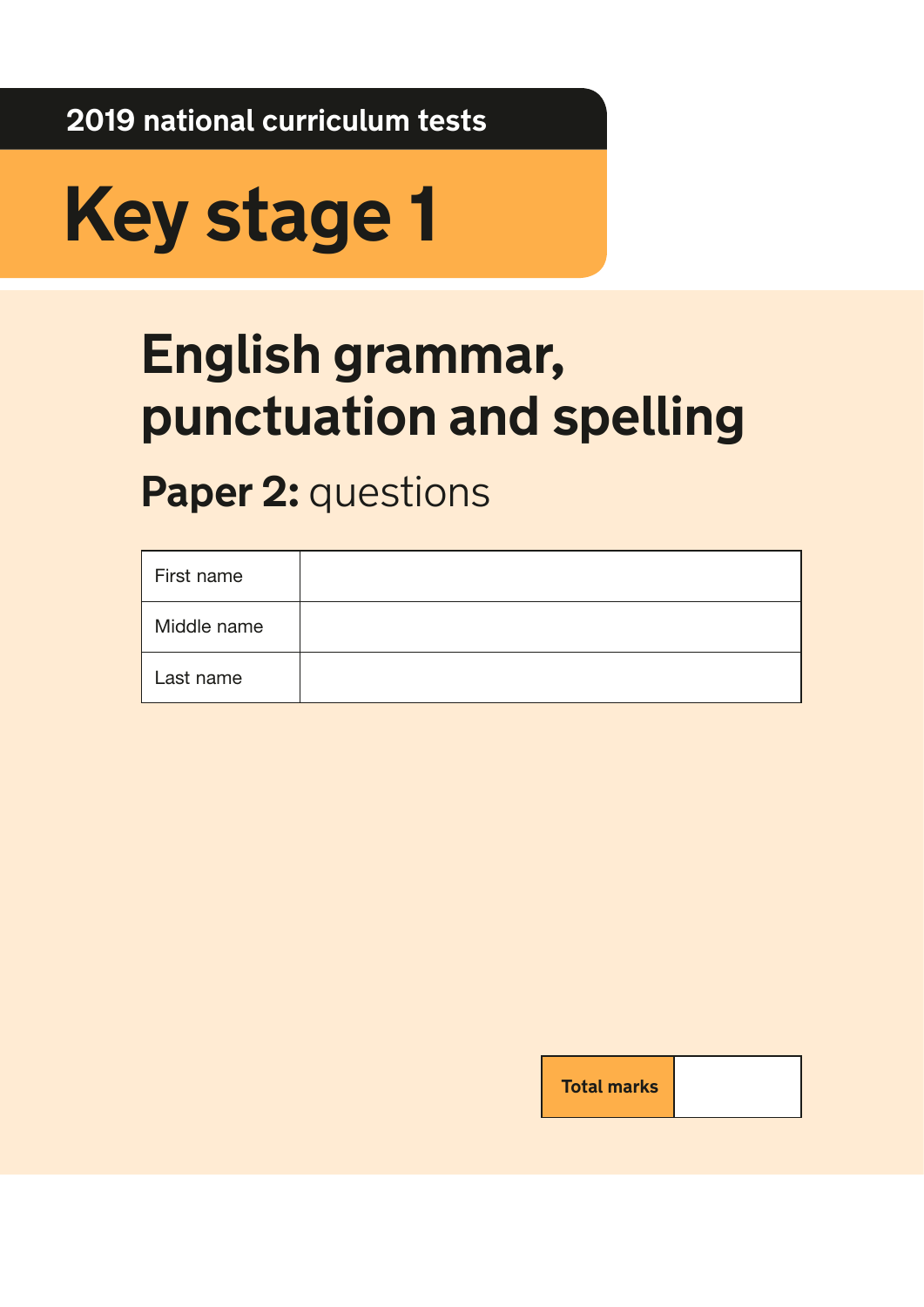## **[BLANK PAGE]**

Please do not write on this page.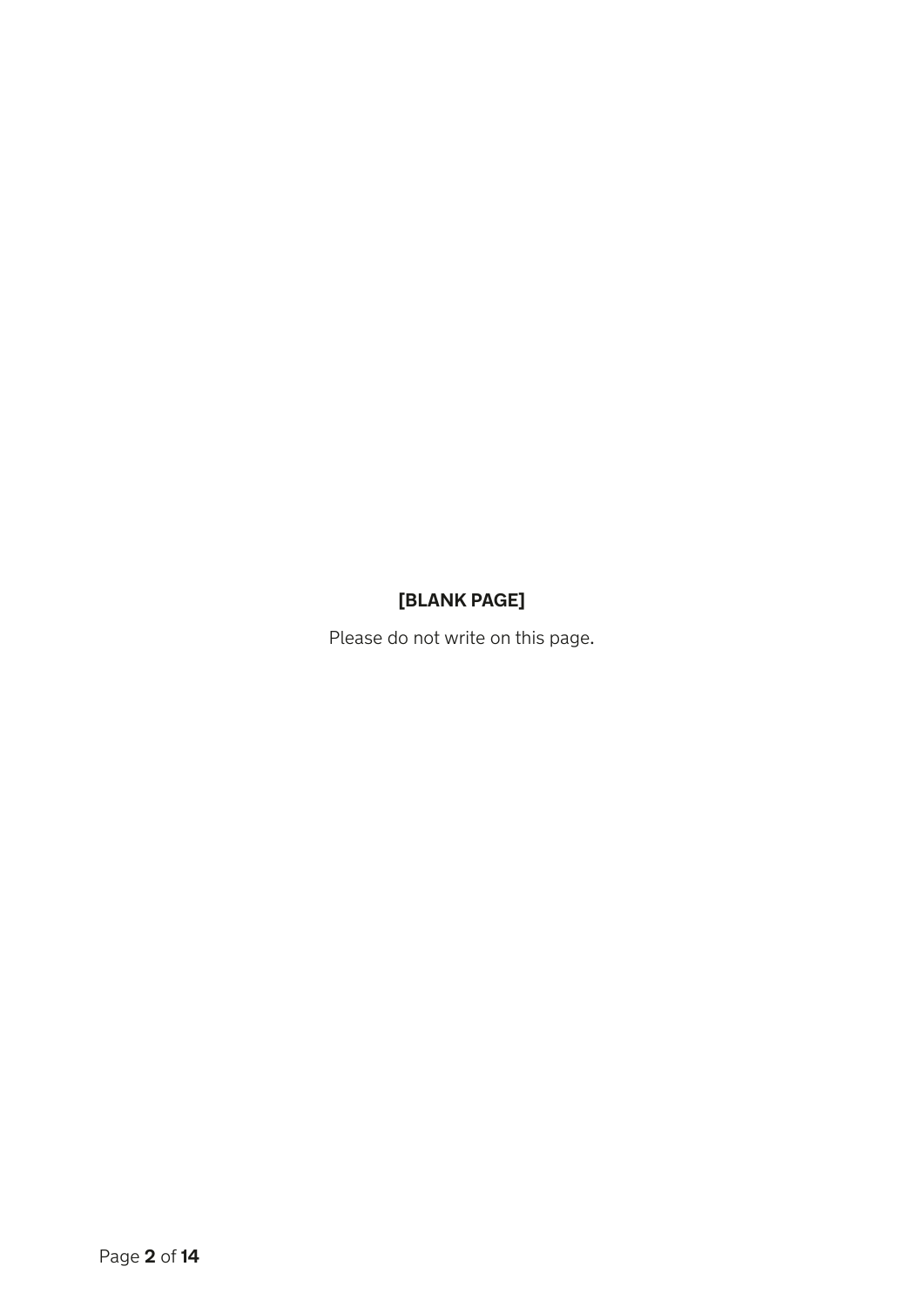### Duactico quection **Practice questions**

a

Write one word to complete the sentence below.

I want to be a pilot \_\_\_\_\_\_\_\_\_\_\_\_\_\_\_\_ I grow up.



the boys raced to the park.

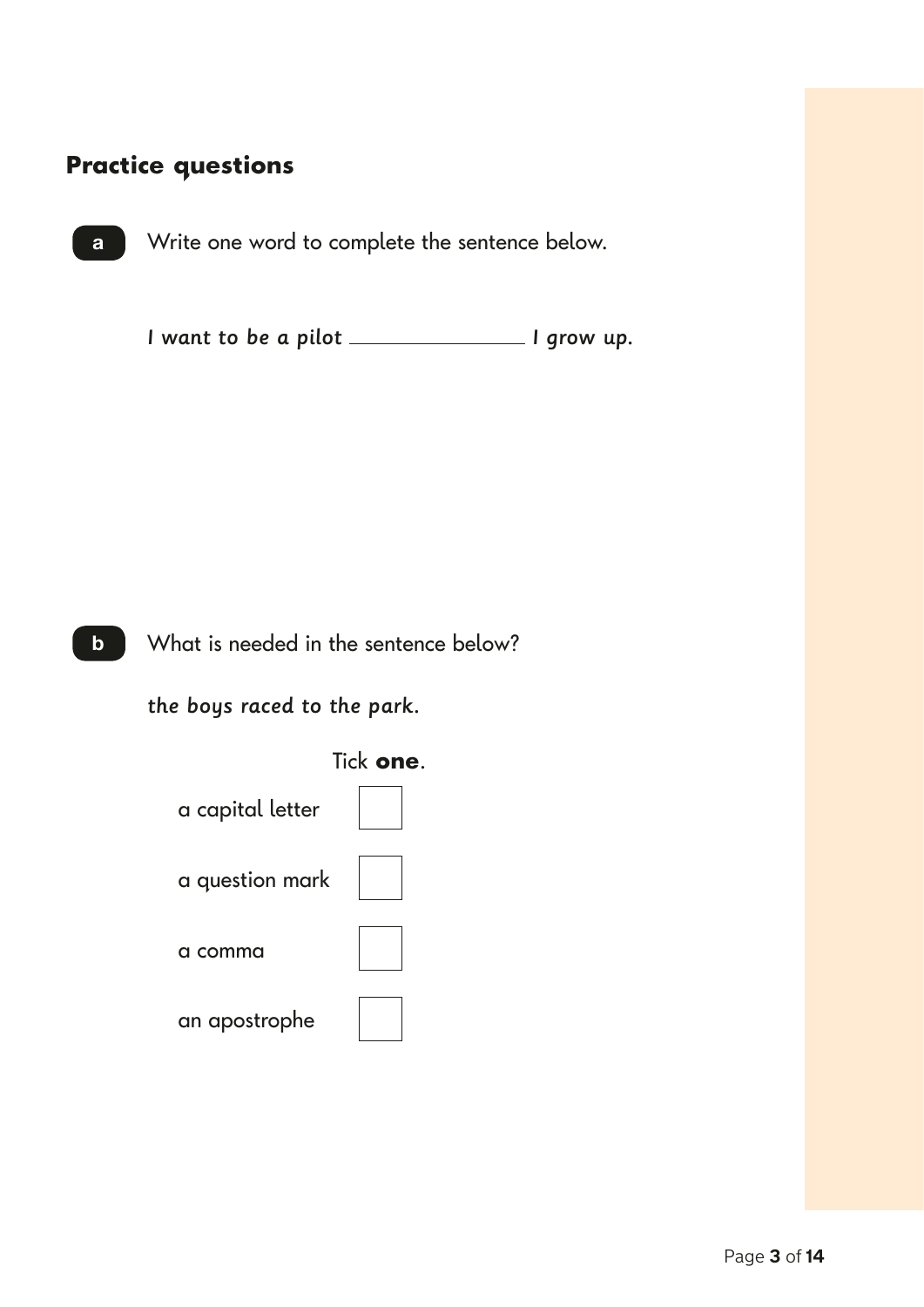Draw lines to join two words that can become one word.

One has been done for you.



The sentences below have their punctuation marks covered.

Which sentence is a **question**?



1 mark

1 mark

1

2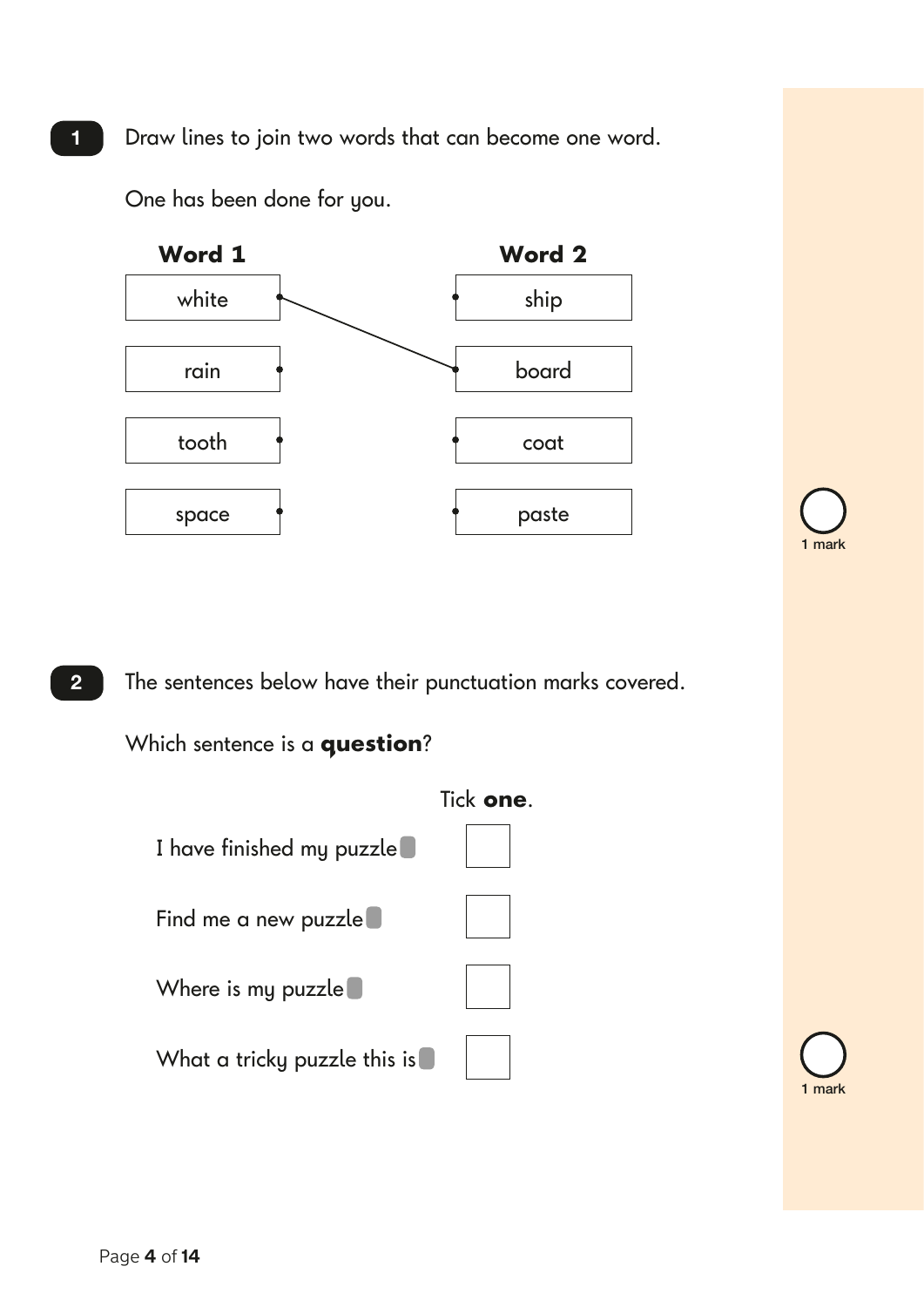









There are some foxes living in the woods

there are some foxes living in the woods

There are some foxes living in the woods.

there are some foxes living in the woods.





1 mark

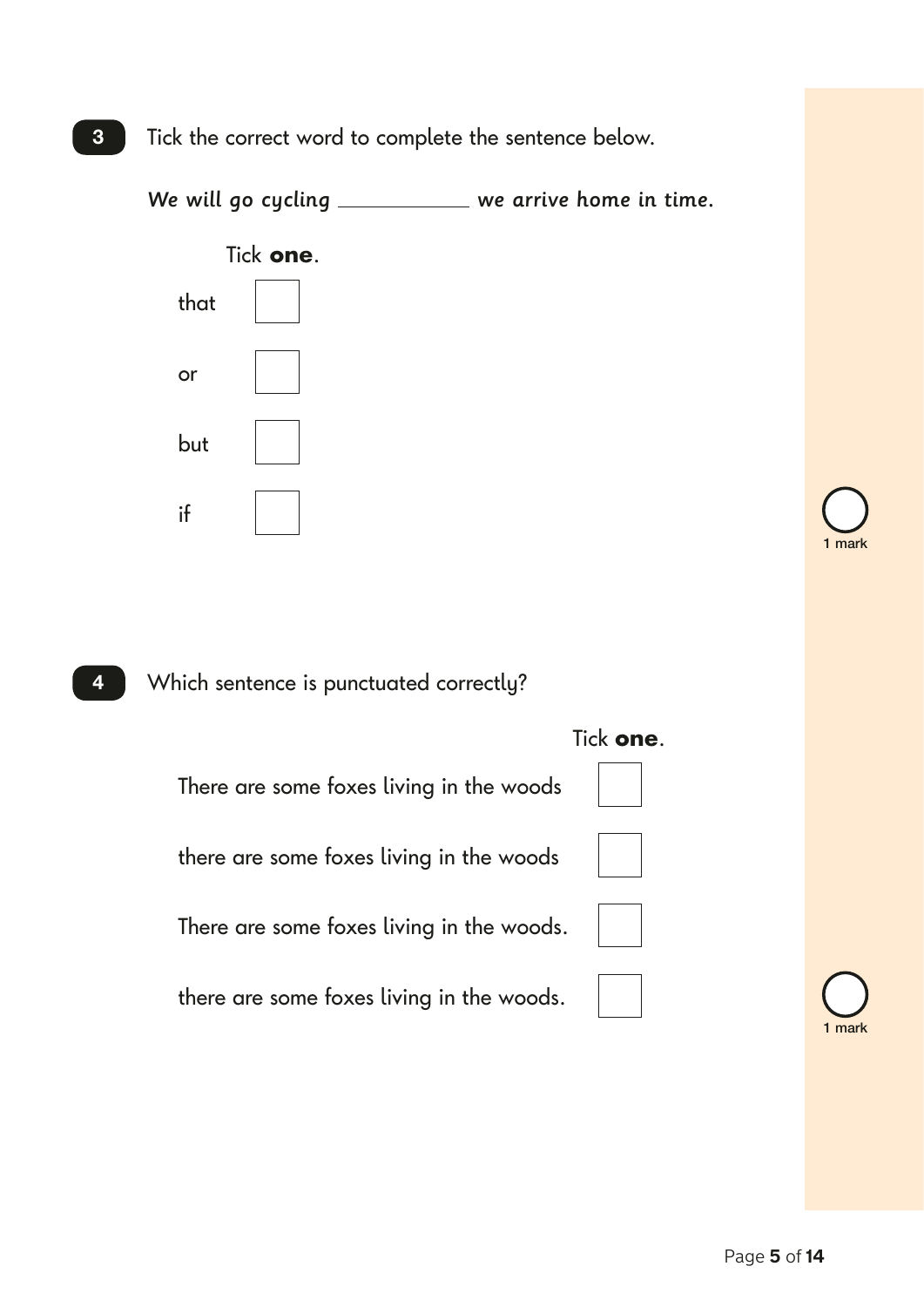Which word can have the letters un in front of it to make another word?



Circle **one** word in the sentence below that can be replaced with the word but. 6

Paul and Anil went to music club and Joe went home.





## 5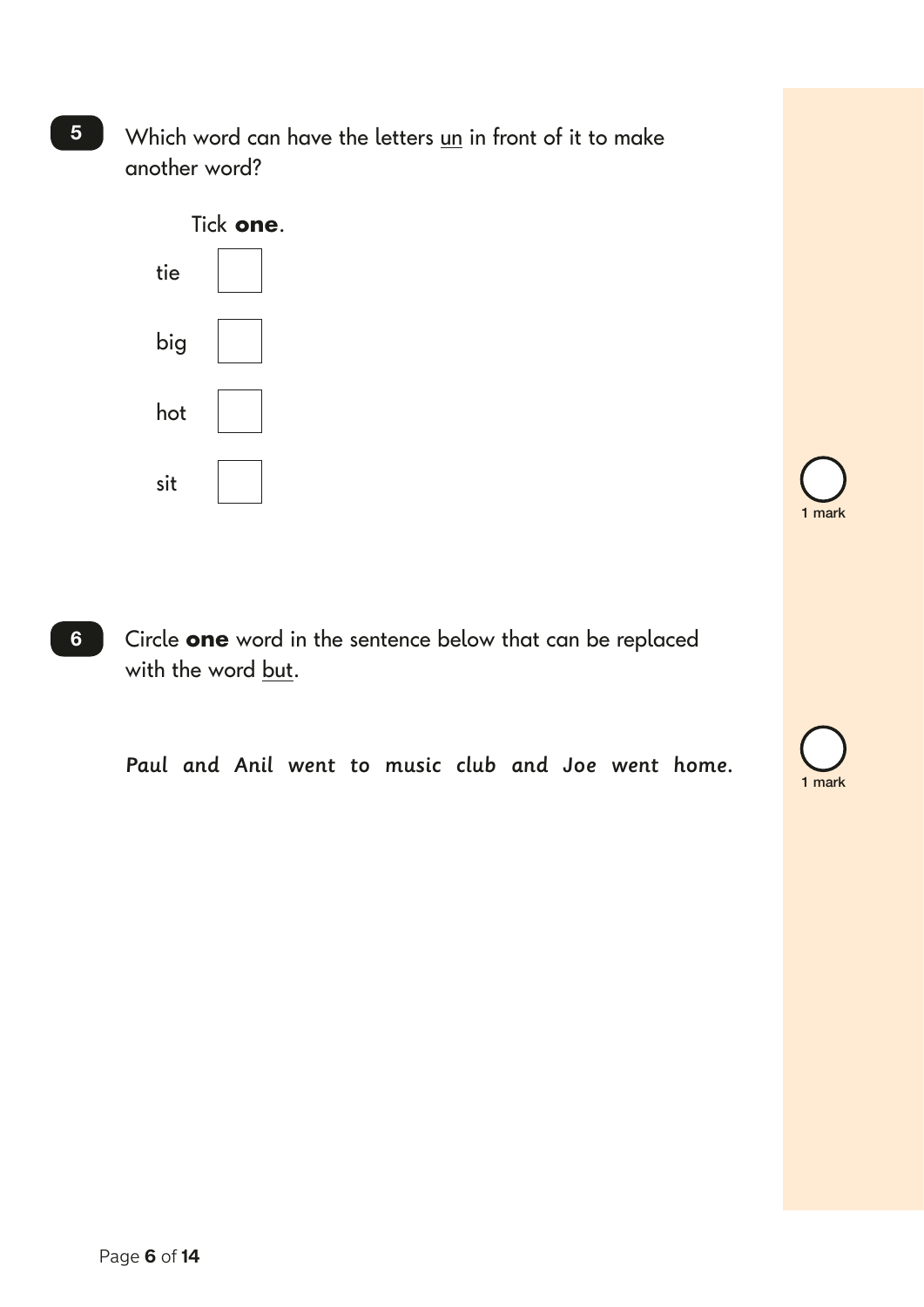7 Add one **exclamation mark** in the correct place below.

Our school play was amazing I loved the costumes.



Rewrite the verb in the box to complete the sentence in the correct **tense**. 8



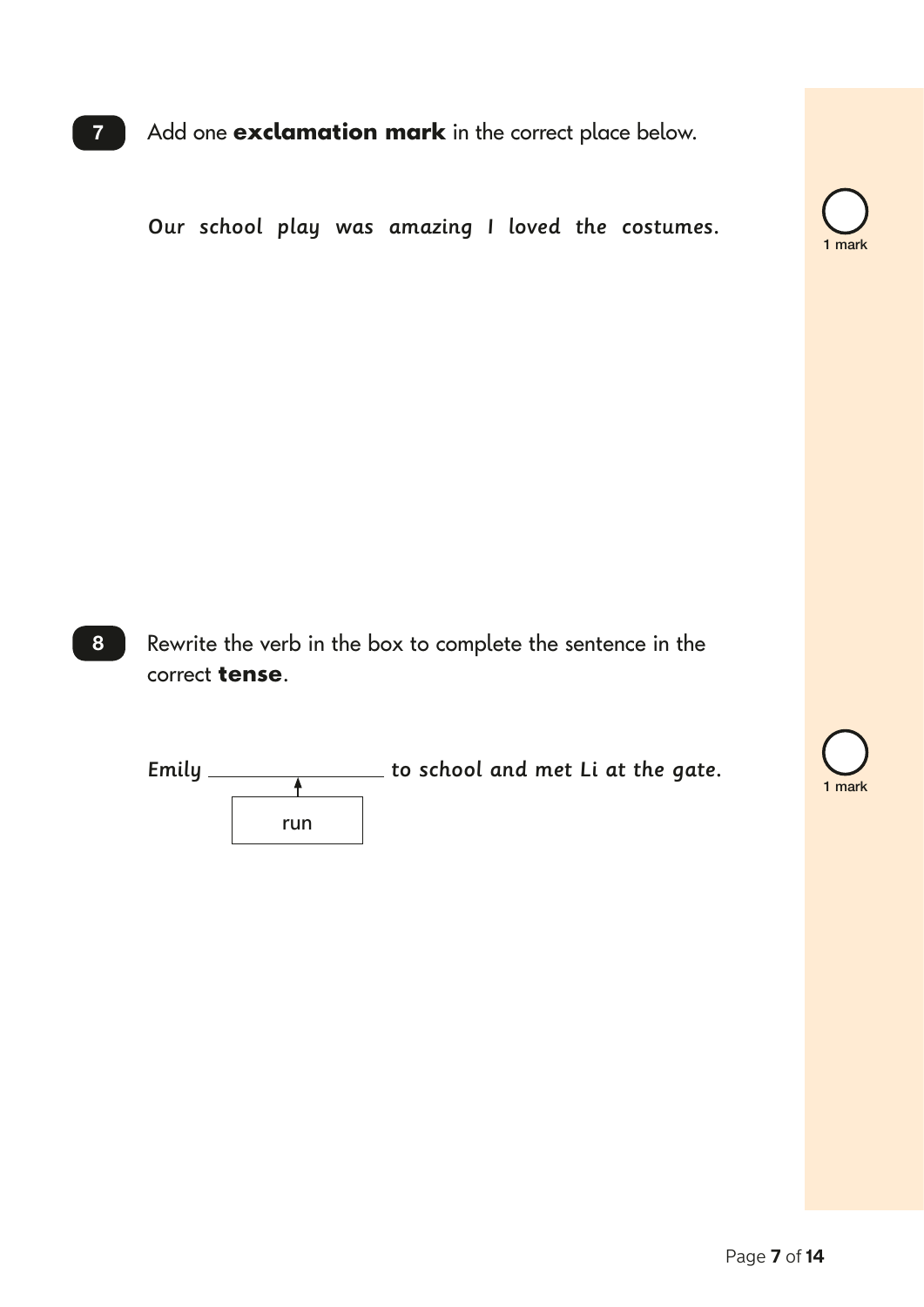Tick the sentence with the correct punctuation.



Circle the **two** adjectives in the sentence below.  $10$ 

The new supermarket is the biggest in town.



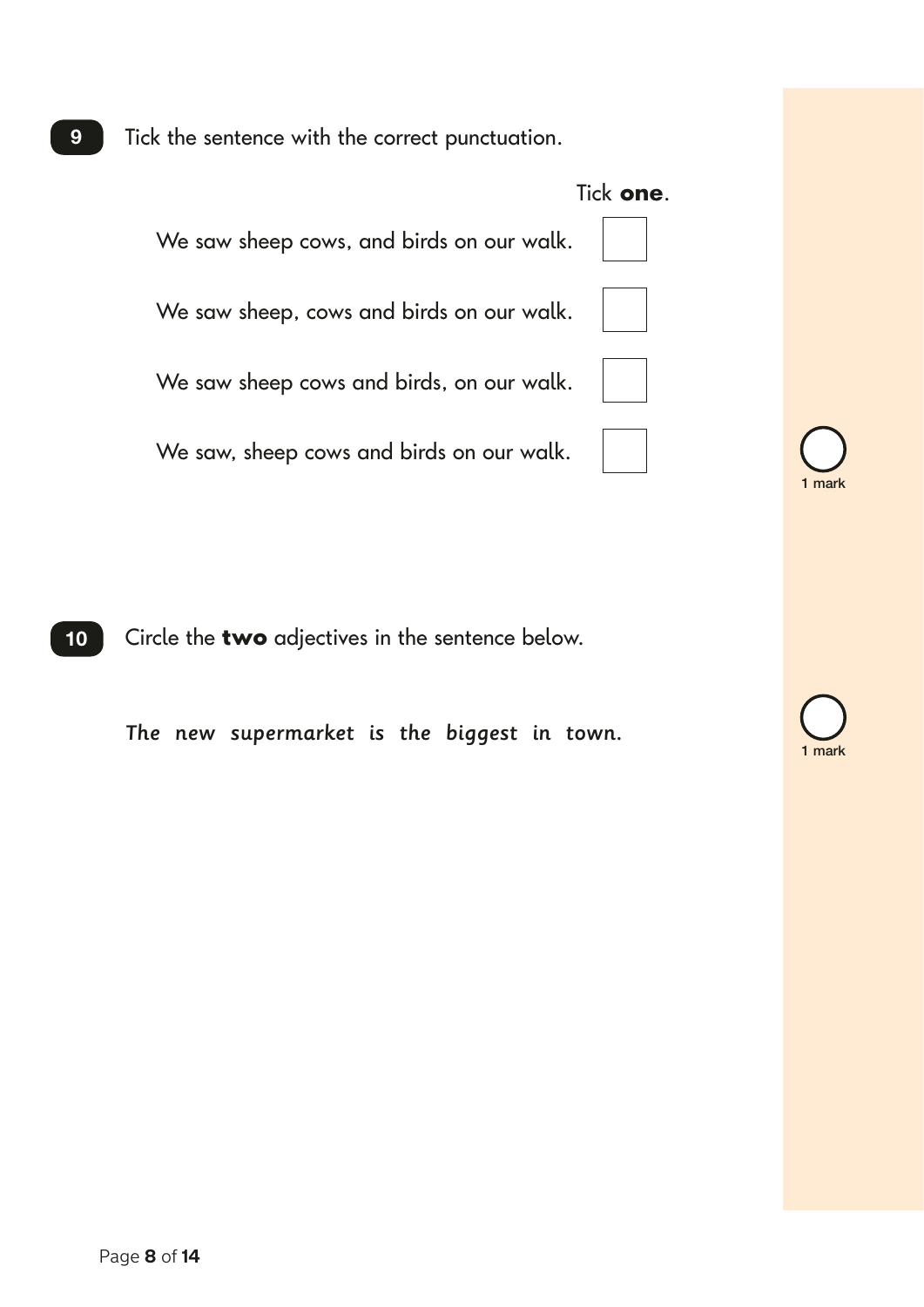## Which sentence needs one more **capital letter**?



Circle the **noun** in the sentence below.  $12$ 

The talented dancer moved gracefully.

mark

1 mark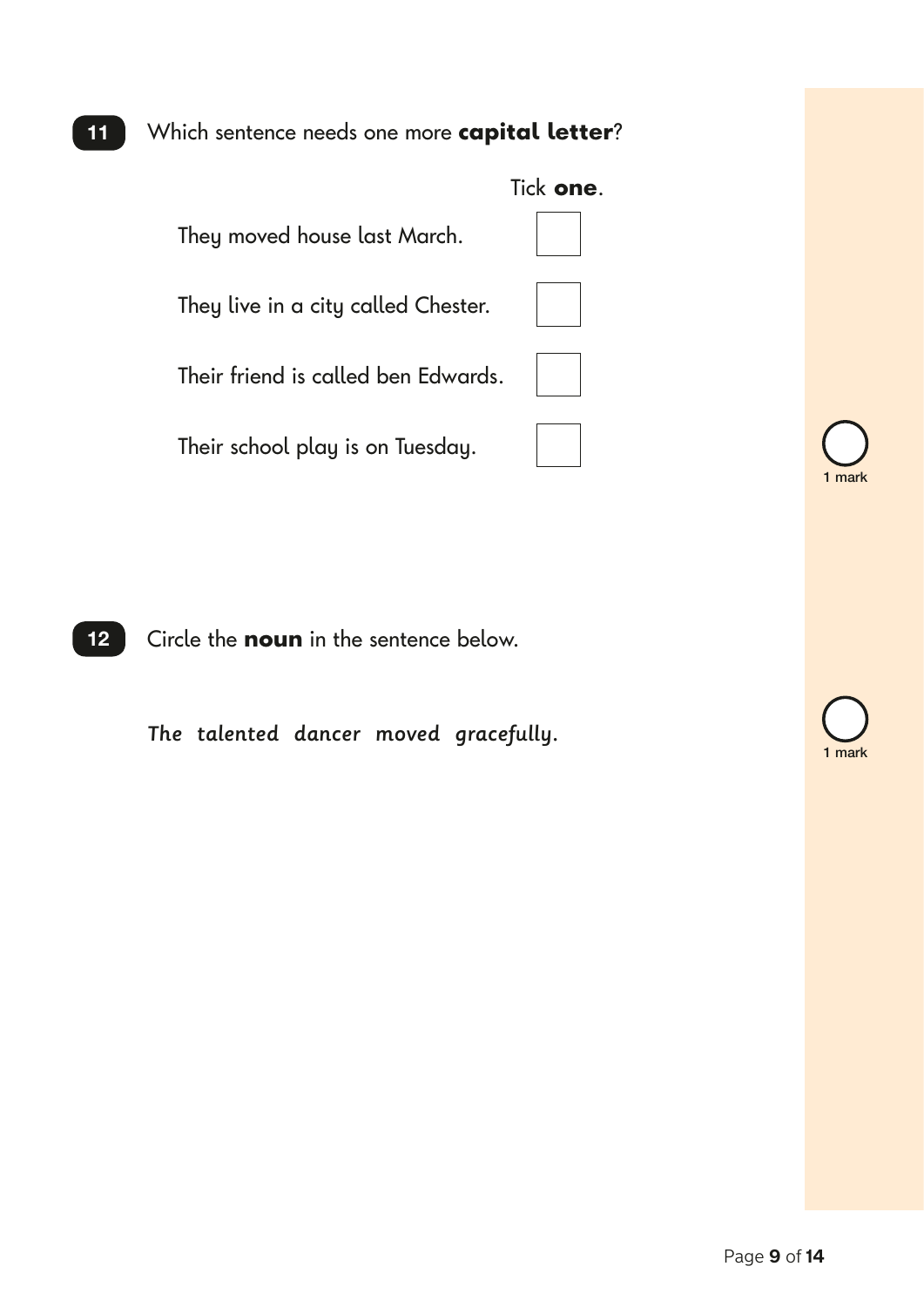What type of word is **flew** in the sentence below?

The green parrot flew to the top of the tree.



1 mark

14 Add one **question mark** and one **full stop** in the correct places below.

Can you swim yet Tom can swim without a float

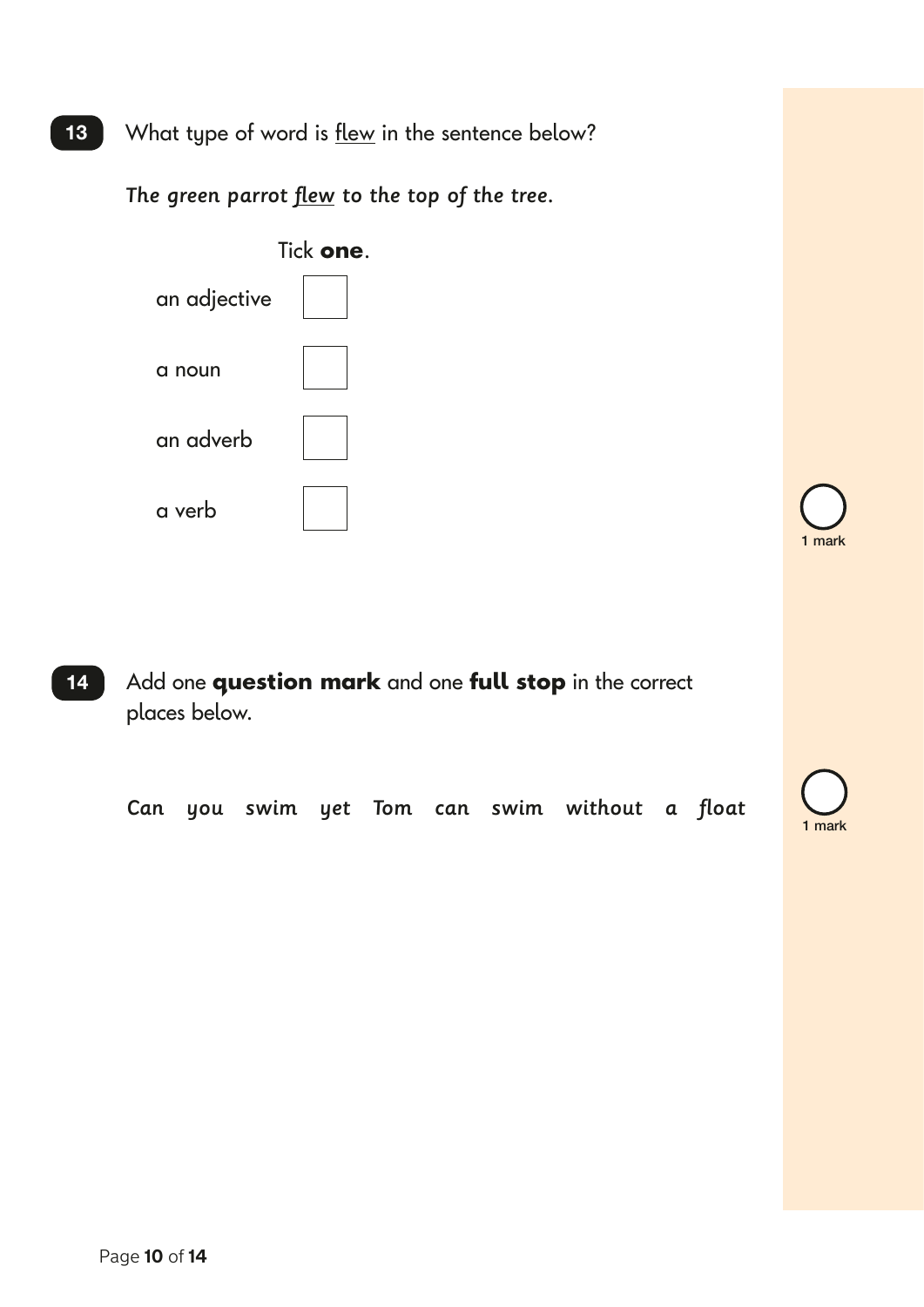Add a suffix to the word light in the sentence below to make an **adverb**. 15

It was raining light at playtime today.



2 marks



Use only the words in the box below to write a **statement**.

flower the grow will

Remember to use correct punctuation.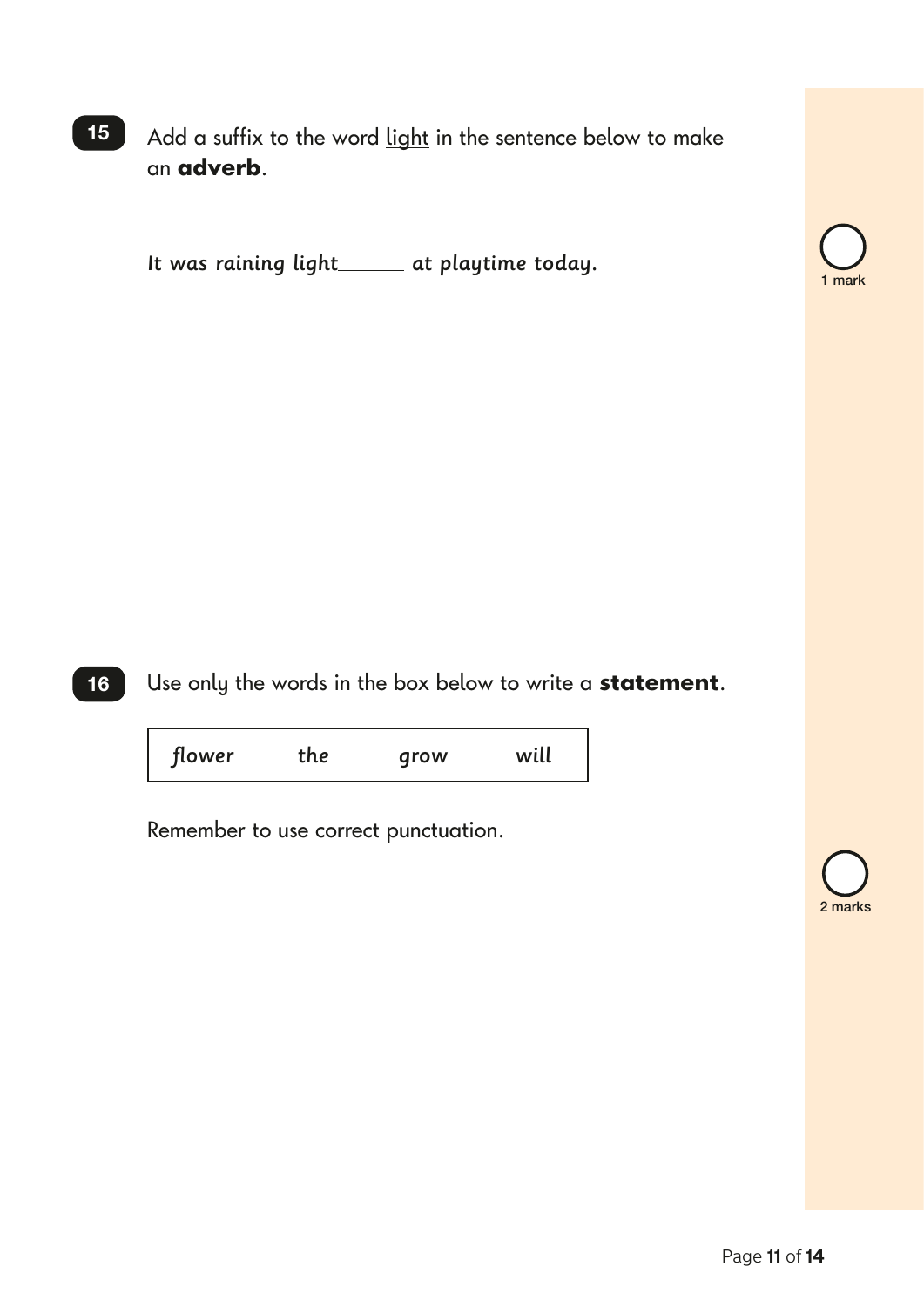Circle the correct option in each box to complete the sentences. 17

> going on a treasure hunt. Were We're

Shall we start looking for  $\Big|$   $\Big|$   $\Big|$   $\Big|$  ?

clues clue's



Rob's  $\Big|$  team found the treasure first.

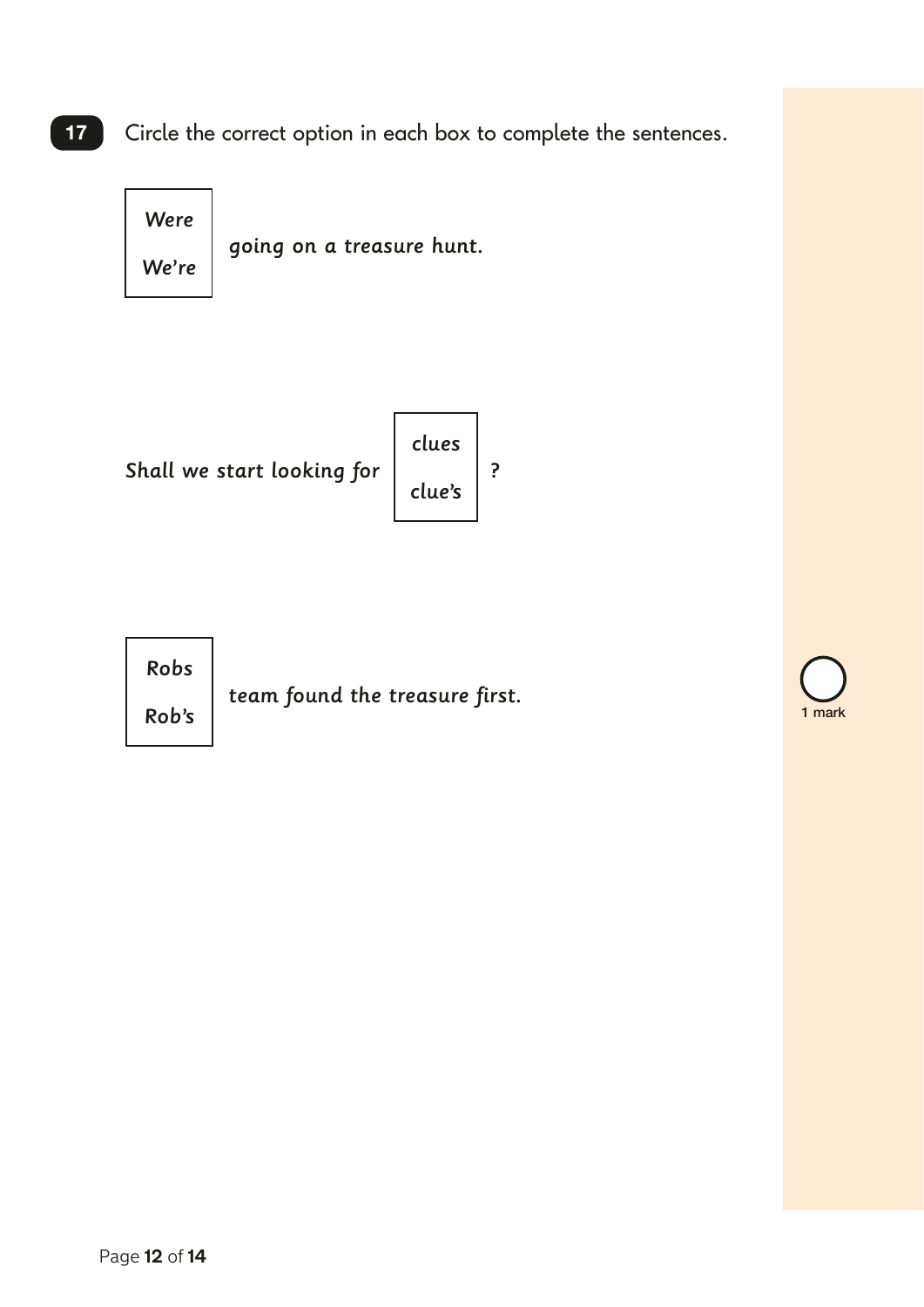Write one **verb** to complete the sentence below.  $18$ 

Fred is \_\_\_\_\_\_\_\_\_\_\_\_\_\_\_\_\_\_\_\_\_ to the teacher.



Tick to show whether each sentence is in the **past tense** or the **present tense**. 19

| <b>Sentence</b>          | <b>Past tense</b> | <b>Present tense</b> |
|--------------------------|-------------------|----------------------|
| Samir enjoys cooking.    |                   |                      |
| Eva laughed at the joke. |                   |                      |
| Poppy caught the ball.   |                   |                      |

1 mark

End of test